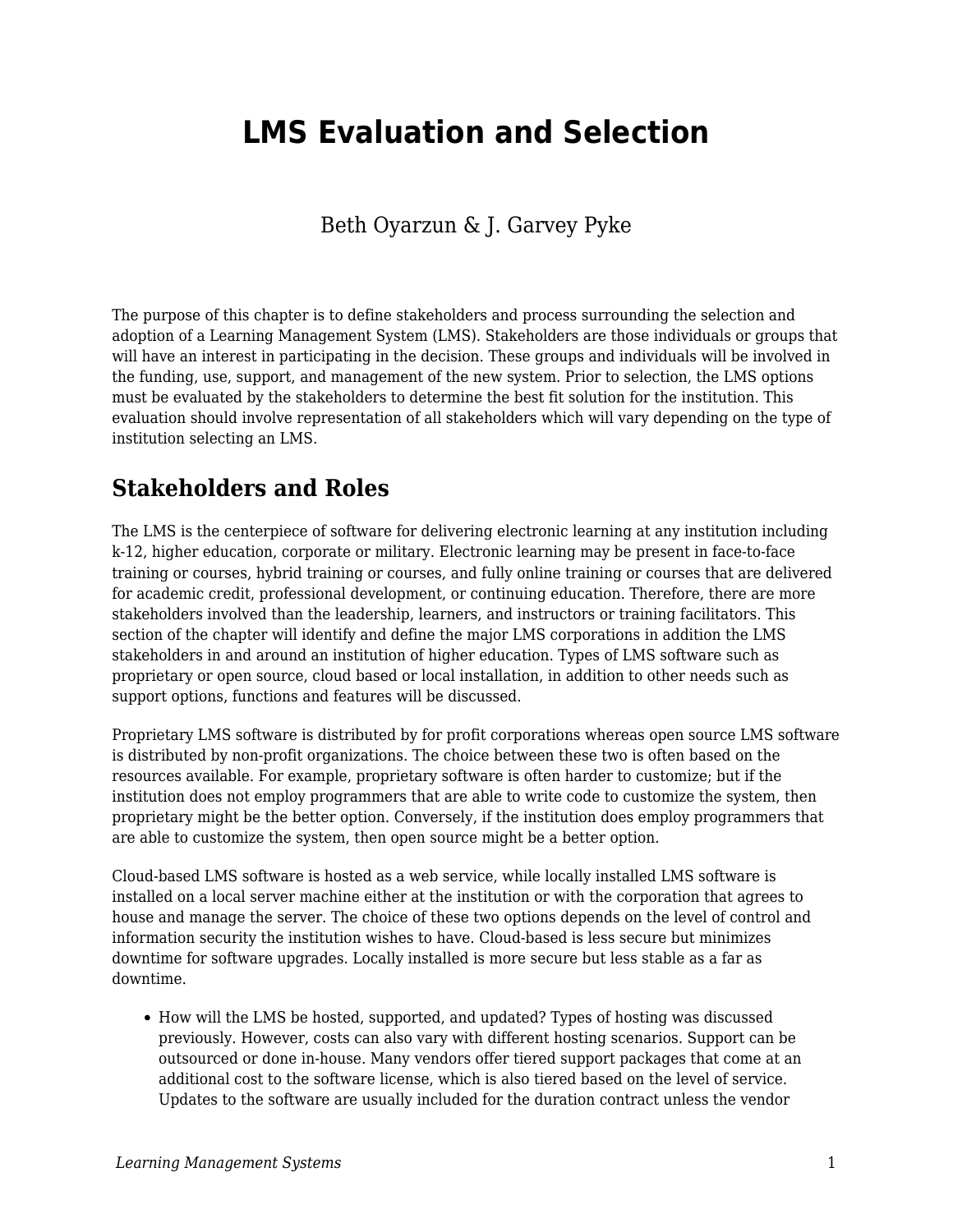releases a new version and the client (institution) wants to upgrade prior to the contract expiration.

- What plugins or customizations can be done and how? Many services such as Dropbox, Google Drive, YouTube, and other third-party applications can be integrated into an LMS so a user would have access across platforms with a single sign-on. Some vendors allow programming customizations such as porting grades from the LMS to an institutional system for reporting purposes.
- How will the content form the existing LMS (if applicable) be imported into the new one? If the institution has an existing LMS, this is one of the most important questions. Can the content be moved and what functionality will be lost or need to edit after the move? For example, if a higher education campus was moving from Blackboard to Canvas, Canvas does not have the same Blog tool that Blackboard has.
- Can publisher produced materials be integrated? Many publishers are creating electronic materials to coincide with their textbooks. They also have their own LMS systems.
- What reporting options are available? Data-driven decision making is essential as we have access to more and more data. However, mining that data and being able to generate a meaningful report becomes the important feature. Different stakeholders will have needs for different kinds of reports.
- Is the LMS compatible with mobile devices? More and more mobile devices are being used to access content via the LMS (Hu et al., 2016). Therefore, this is an increasing need.

#### **List of Stakeholders**

- 1. Instructors The instructors drive the use of the LMS by learners. If the instructors use the LMS efficiently and effectively, displays a positive attitude, and is confident with the LMS, the more likely the learners will have a positive experience. This requires instructor buy in, effective training, and a good change management plan for an LMS transition. Reporting functions are important for instructors to track learner progress and address issues when necessary.
- 2. Learners Learners are the end users. The rely on the LMS for instructional material and progress reports. The stability of the LMS and support provided are key issues for learners.
- 3. Leaders- Leaders have a stake in the LMS as far as cost both initial and recurrent; personnel needed for management, support and training; and integration with other institutional systems.
- 4. Support personnel support personnel will be involved with supporting the LMS regardless of whether the LMS vendor provides a support package or not. The transition will also require additional personnel and time. The people include the technology support personnel such as the information technology office or educational division such as instructional designers.
- 5. Administrative personnel There is usually an LMS administrator if an LMS existed prior to the new selection. There may be a team that is involved with the administration and support of the LMS depending on the size of the institution and the level of use of the LMS.

# **Selection Philosophy and Considerations**

The governance of information technology (IT) services and support is an important consideration in how an LMS is selected. The amount of shared governance around the selection of academic technology tools is a reflection of the institution's culture, the levels of IT staffing available, and the amount of stakeholder's involvement in institutional decision making in general. Some institutions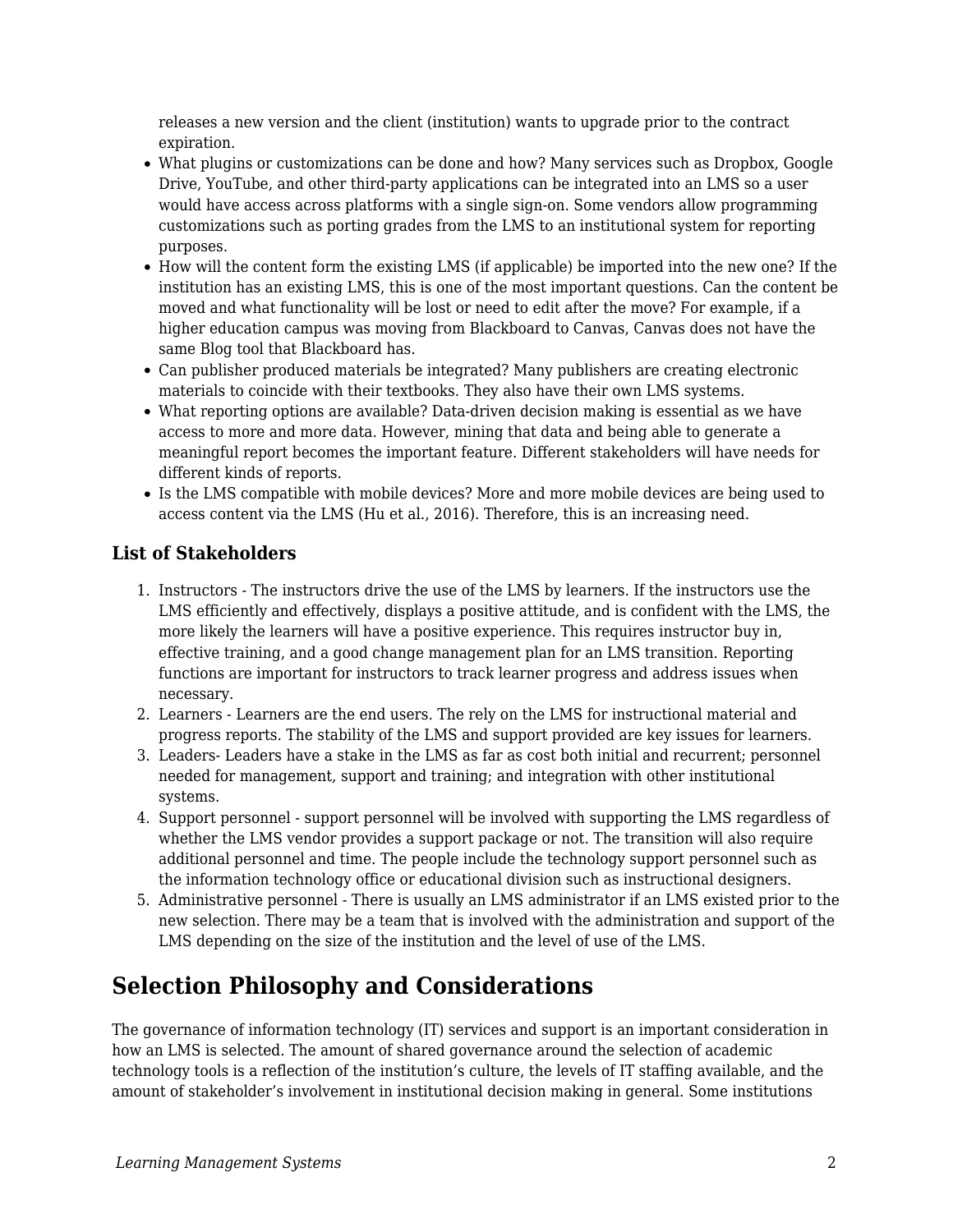involve various levels of stakeholders a great deal in the design and selection of all kinds of services, while other institutions have clearly defined roles for stakeholder involvement in only portions of the selection of services; yet other institutions may not include various level of stakeholders at all IT decisions. For example, a smaller institution with limited IT staff capacity may typically choose IT services at the CIO or leadership-only level from full-service vendor partners who offer a complete "turnkey" service offering. Larger, well-resourced institutions may have more of a "DIY" culture, where the expectation is that IT services will be more centrally managed by the institution itself. Most institutions fall somewhere in-between and are seeking IT solutions which best fit their needs, regardless of support structures required, levels of existing or future staffing levels, amounts of vendor support, and so forth: in other words, the institutional needs are placed first and strategic decisions are made in light of those needs. Therefore, such institutions must weigh all of these considerations in selecting the right LMS.

Given that the LMS is a mission critical system that affects the heart of the learning enterprise for the institution, it is best to seek as much input from all stakeholders as possible in determining which LMS to deploy. Switching from one LMS to another is an arduous process with many complex aspects for staffing, IT resources, stakeholder time and effort, and so forth, which makes picking the right one an important task that deserves quite a bit of visibility within the institution. The criteria for this selection will be discussed later in this chapter. At the end of the process, everyone involved should strongly feel a sense of ownership in the decision, that there was truly a theme of openness, transparency, and shared governance. To accomplish this successfully, an LMS selection committee with fair representation of all stakeholders will need to be established.

### **Establishing the Selection Committee**

The Role of the Chairs. When determining how the selection committee should be chosen, there must be a project sponsor or leader who will coordinate most or all of the activities of the selection process. These activities will include soliciting the members, working with IT staff, contacting vendors, assembling documentation, and leading the communications strategies. The committee chair, therefore, should be someone who is well connected to leadership and to instructors, such as director of the IT unit in charge of the LMS or the training unit. In the interest of shared governance, an influential member of the institution should serve as co-chair to ensure that institutional interests are always kept at the forefront. These two co-leads, ideally, will have the trust of the institution to lead the process in a fair and open manner.

Committee Membership. Depending on how big the institution is, the committee membership will vary in size, but the important factor is that the major stakeholders are adequately represented. These would include:

- Instructors
	- $\circ$  Different departments ensuring each major unit is represented with representation equating to size of the unit
	- $\circ$  Range of usage types, from those who are LMS super users who create and deliver fully online instruction to the casual users who leverage the most basic features to support face-to-face instruction
	- o Mix of comfort levels, from innovators and early adopters through late-majority and laggard temperaments (Rogers & Shoemaker, 1971)
- IT Staff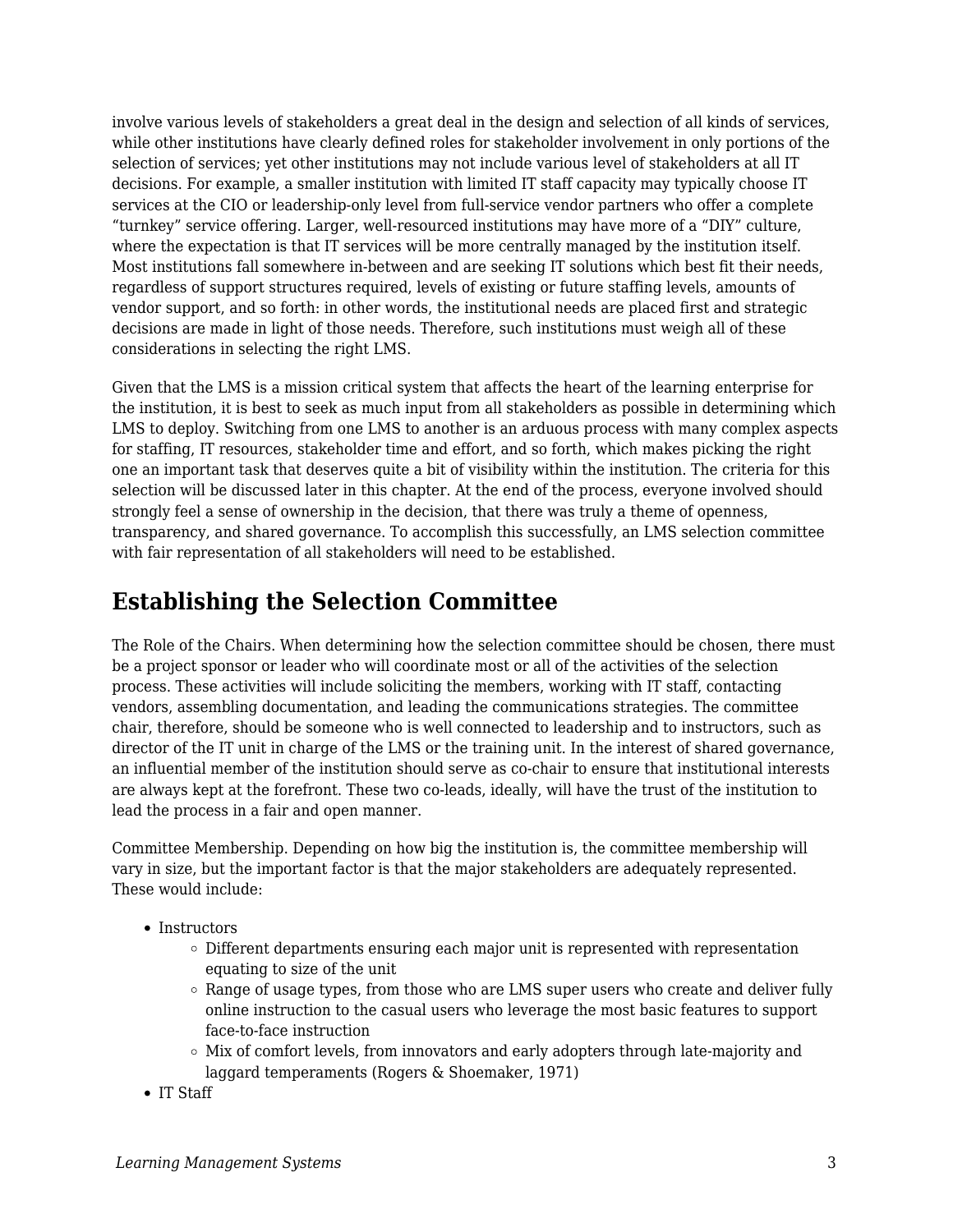- o Instructional technologists
- Support personnel
- $\circ$  Security and server professionals
- Professional Development Staff
	- $\circ$  Instructional designers
	- $\circ$  Online learning specialists
	- Pedagogy consultants/experts
- Support Services Staff
	- LMS Administrators
	- $\circ$  Personnel that support the LMS
- Learners

A representative sample of end users of the LMS. In all, it would not be unusual but highly advisable to have a committee comprised of 20-30 people. Understandably, this can make scheduling difficult, but the selection of the LMS is so important that members will make meetings a priority. Administrators receive the recommendations and reports from this committee and are represented by the chair and co-chair, if they do not elect to serve on the committee.

Recruiting the Committee. There are two main options for recruiting the members of the committee. The first is for the chairs to directly solicit members personally. The second is for the chairs to ask a senior leader to appoint the members to the committee. Depending on the institution's culture, the latter can be a fruitful way to get involvement established quickly and raise the visibility of the work. If that option is not a viable, the appointment option can also be filtered through the next layers of leadership such as the department chairs.

Timeline of Committee Activity & Length of Service. In order to maximize committee members' participation, they will need to know exactly what they have signed up for. First, the chairs must determine what the "drop dead" decision date is for making the selection and work backwards from there. This date is usually determined by considering the academic calendar, the IT staff capacity to ramp up a new system, the instructor training required, funding deadlines, and so forth. A suggested way to simplify this is to establish that the new LMS will be rolled out at the beginning of the next academic or fiscal year, like August 1 for academic, and determine every step or milestone leading up to that date. In this academic example, the system would need to be purchased and in place by March 1, to allow time for training and migration, which means that contracts and licensing processes would need to be completed by February 1, which means that the decision would have need to have been made and widely vetted by all stakeholders by December 15 and so on. This is an aggressive timeline. Many institutions elect to have a year overlap of the two LMS systems to ease transition and training timelines.

Whatever the rollout date is, the major operational and implementation milestones must be determined so that the selection committee can complete its process plenty of time. Considering these factors and timetables, the committee should start and finish its work within as a short timeframe as is practical. When conducted correctly, a single semester or fiscal quarter should be sufficient. This may seem like an accelerated pace to many academic stakeholders, since academic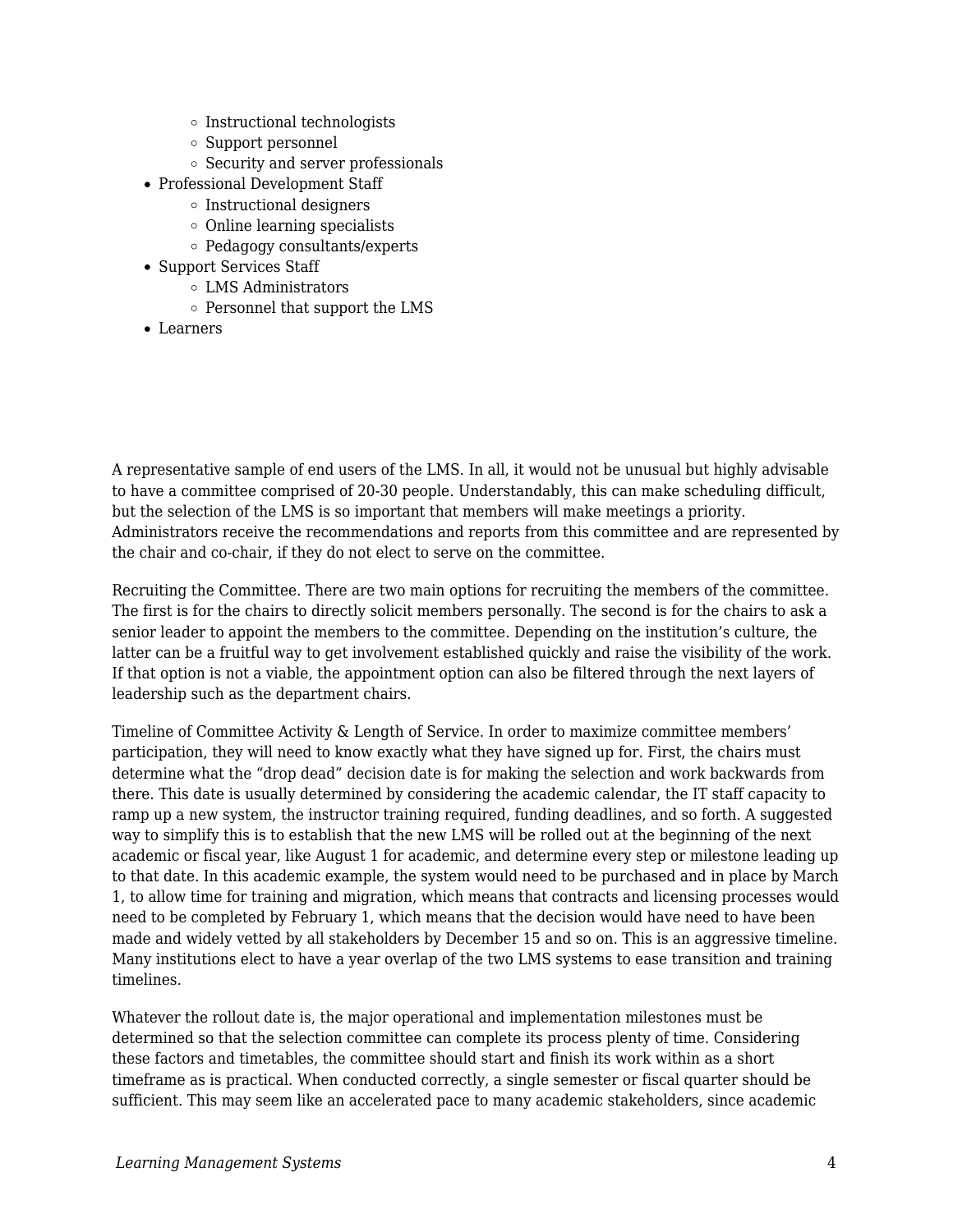committees are often long, slow, infrequent, and lacking in clear mandates or deliverables. If the institution has a longer horizon until adoption, the process could be extended by the committee meeting less frequently. However, the danger is that the committee may never establish momentum, create fatigue, suffer participant mortality through scheduling conflicts, and other issues that might arise. Thus, meeting weekly or bi-weekly for three months is short, simple, and to-the-point.

# **Communication Strategies**

The activities of the selection committee need to be communicated widely and frequently to a variety of audiences. It is recommended to establish a simple communication channel for all activities to be noted, such as a website that is frequently updated and shared with constituents. This website should contain the names of the committee members, the charge from the leadership, the meeting minutes, and all supporting documentation such as summaries of data collection.

The committee members should also serve as personal communicators within their departments, in committees, and so forth. They are ambassadors for their colleagues' needs and ambassadors for the selection process itself. Likewise, the co-chairs need to regularly communicate to leadership about the progress of the committee through written and oral reports, both formal and informal.

# **Selection Criteria**

#### **Research**

A quality committee is a well-informed committee. Prior to gathering data about the infrastructure and culture of the institutions and the needs of the stakeholders, the committee must first conduct some research in order to be well informed about the charge. How this research takes place is up to the chair and or a collaborative committee decision. However, the committee members should all become informed about LMS vendors, features, transitions at other institutions, and support issues. A variety of sources should be evaluated such as industry publications, professional organization publications, research publications, and published LMS transitions reports and surveys. A large committee can be helpful in this area because the research effort can be divided, conquered, and reported back to the committee. Sometimes, sub committees responsible for different research topics are formed.

#### **IT Staff Capacity & Service Model**

One of the first things that needs to be determined is what the institution's IT service model is for providing and supporting the LMS. A large IT staff may be able to self-host the LMS, but a smaller staff will require vendor hosting. There are other considerations beyond hosting, too, such as who will do the integrations, upgrades, security patching, and so on. And not to be overlooked is to determine who will provide 24/7 tier I helpdesk support. Support is often defined in tiers based on the ease of solving the issue. A tier I issue would be a simple one such as a forgotten password. The bottom line is to know what the right mix will be between IT and vendor service provision. Without ever digging into the desired instructional features, one or more LMS offerings could be removed from committee consideration based on IT capacity alone. And even if self-hosting is desired by institutions with smaller IT staffing, this may limit LMS customizations that instructors and learners may need. Institutions must carefully weigh the opportunity cost of such decisions.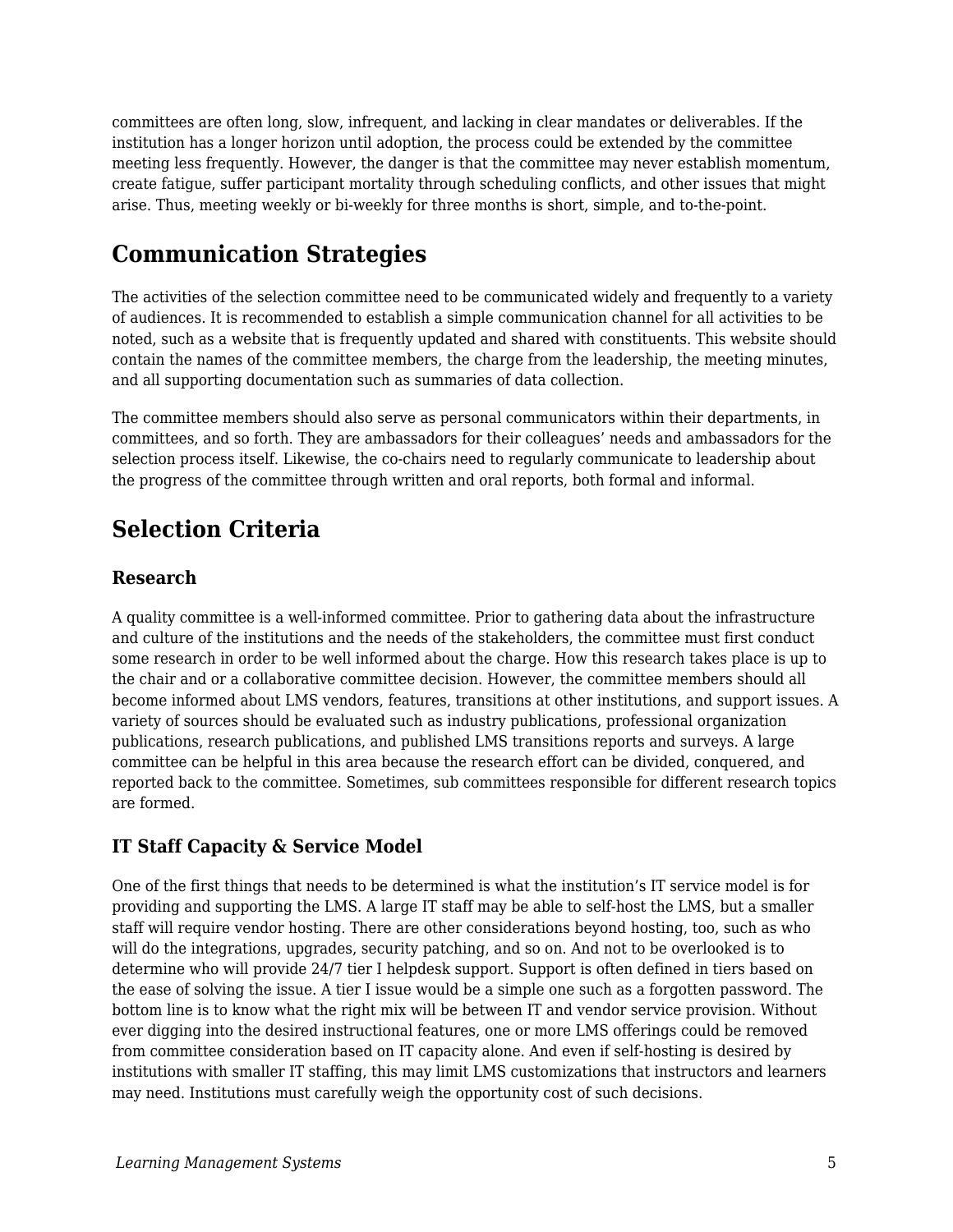#### **Stakeholder Needs**

In order to understand the needs of the different stakeholder groups, the selection committee should establish some data collection methods to garner input. This helps ensure the feeling of inclusion and a quality selection process. An electronic survey to all stakeholders, committee listening sessions, and selected or random interviews could all be viable options to gather input regarding preferences of features, desired support, and integration of other instructional tools. The committee should take into consideration time constraints, leadership preferences, and data analysis/reporting techniques when selecting these methods of data collection. Careful consideration should also be taken with the content of the data collection instruments used. Some key issues to consider in the content of the questions are reliability (downtime), extensibility (integrating external tools), usability (ease), and mobile friendliness. LMS evaluations and selections of the past also included desired features. However, as LMS software has evolved the major players tend to have the popular features needed. Therefore, this might not be as needed as it was previously. The committee needs to gather a clear picture of the stakeholders needs to make the selection of the best fit LMS.

#### **Gather data**

Once the committee has the data collections plan in place, the plan should be followed. Data analysis should take place and a needs assessment report generated. This report will be reviewed and submitted to chair of the committee and administrators. The data will be used to write the RFP (Request for Proposals) that is then sent out to vendors. The vendors will respond with their proposals based on the RFP. The RFP should include the following details: Company information, LMS needs, desired or projected usage statistics, and a draft project timeline.

# **Conduct Cost Benefit Analysis**

#### **Determine the Total Cost of Ownership**

Cost is an important part of any IT service offering. To make a true comparison of costs between possible LMS offerings, decision-makers need to look beyond only the direct cost of buying the service itself to find out the total cost of ownership. For example, open source IT products are often touted as "free," though the cost of hardware, staff, support, and others could all add up to a hefty price tag. Furthermore, costs should be calculated on a three- to five-year basis to get a clearer picture of ongoing costs, since the ramp-up costs in the first year are typically greater than the subsequent years. Vendors often present tiered pricing for years or lengths of contracts.

The following items comprise the direct and indirect costs that make up the total cost of ownership:

- 1. LMS licensing fee usually the largest single cost item; could be hundreds of thousands of dollars; often calculated on learner usage at the institution.
- 2. Hosting vendor hosting versus self-hosting; self-hosting involves hardware (and hardware replacement cycles), file storage servers, staff costs for patching and upgrades, and more.
- 3. Support in-house versus outsourced or a combination of both; consider staffing levels and needs, including salary and benefits (when thinking about outsourcing, compare with current cost of each call to your university IT help desk, e.g., determine how many calls are LMS related, how many calls a staff member can answer annually, etc.)
- 4. Training initial training during migration and ongoing training needs in year two and beyond.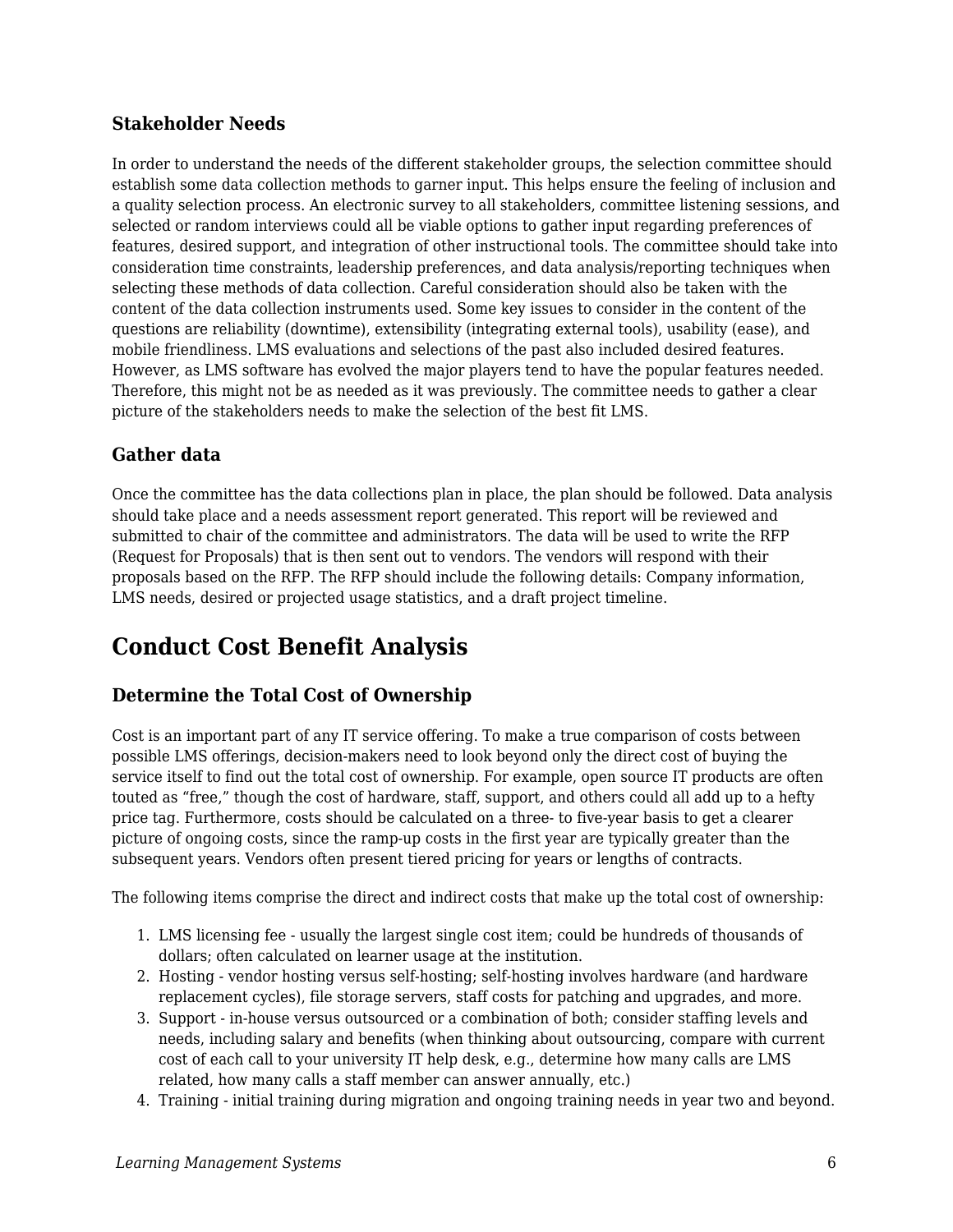5. Technical integrations - staff time and costs to integrate other systems with LMS, such as video streaming, authentication, and other needed systems

Some costs will be one-time costs, though most should be considered on an annual, recurring basis. A special note should be paid to instances where straight "apples-to-apples" comparisons are not possible and whether the cost differential in such instances is justified or provides a new service level offering. For example, some LMS providers offer 24-hour/7-day support. If the current IT support environment is not 24/7, then this is not just a new cost but truly a new service, an expansion beyond the old capability. This should be considered as a benefit and have a different justification tied to it when doing cost comparisons.

# **Concluding Actions**

Once the vendors have been solicited through the RFP process, which is handled through the purchasing department, the committee will review the proposals received and select a small number of vendors (1-3) to come and present/demo the product to the committee and invited stakeholders. These presentations are usually sales pitches that highlight the positive statistics and testimonials of the LMS, but there is a question and answer period at the end of the presentation for stakeholders to determine if the LMS will suit their institutional needs. The committee should be ready with questions for the vendors that relate to the specific institutional needs. If other stakeholders, who are not on the committee, were present, then feedback should be solicited from them to inform the committee. This can be done informally or formally though electronic survey. Once presentations are complete and all data has been gathered, the committee will make a selection and develop a recommendation report. If the leadership agrees with the recommendation, then the LMS will move into a pilot phase in which support personnel will gain access and training followed by a select group of stakeholders who will pilot the system before it is widely released to the institution.

# **References**

Hu, X., Lei, L. C. U., Li, J., Iseli-Chan, N., Siu, F. L., & Chu, S. K. W. (2016). Access Moodle using mobile phones: student usage and perceptions. In Mobile Learning Design (pp. 155-171). Springer, Singapore.

Rogers, E. M., & Shoemaker, F. F. (1971). Communication of Innovations; A Cross-Cultural Approach (2nd ed.). New York, NY, US: Free Press.